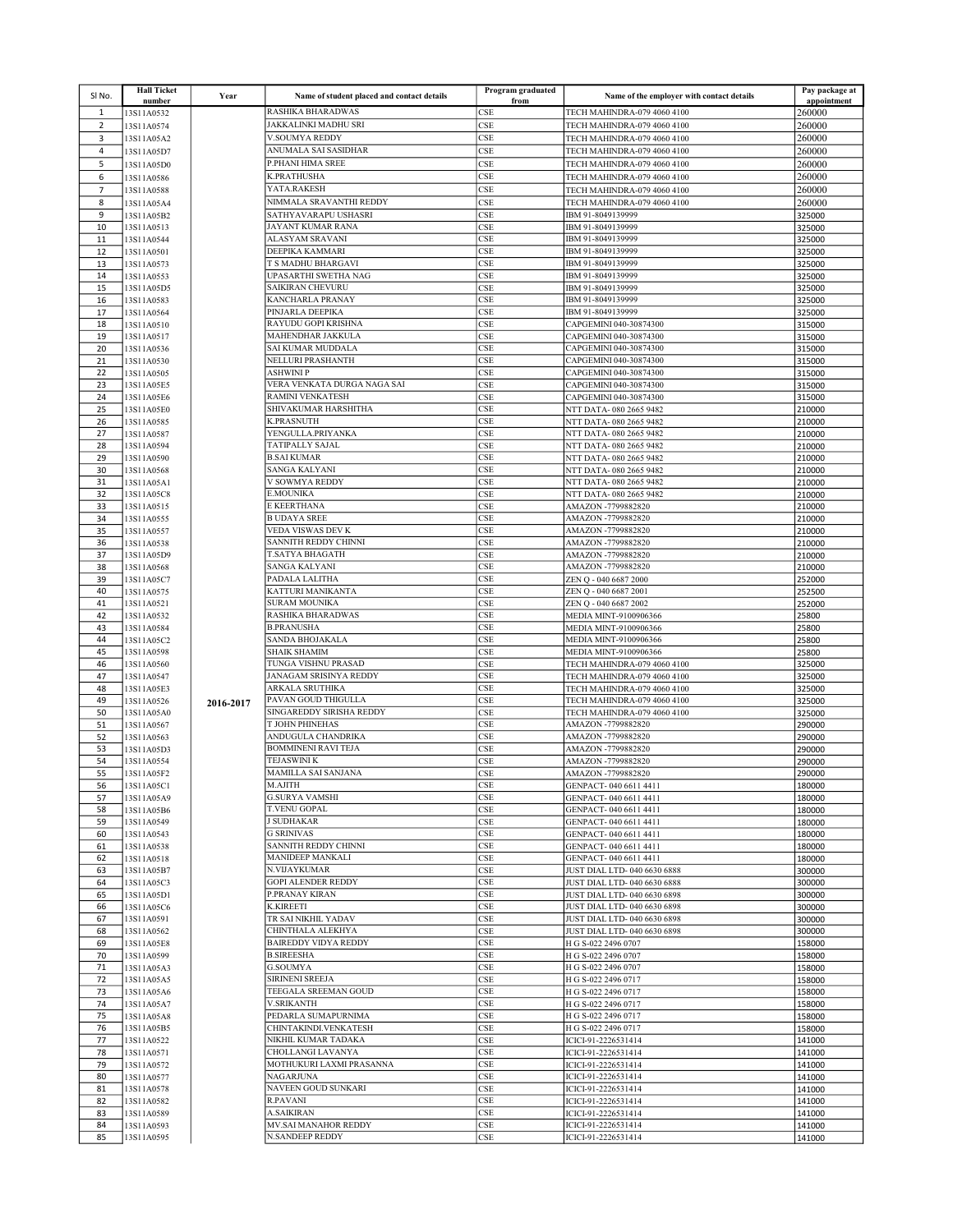| 86 | 13S11A05C9 |
|----|------------|
| 87 | 13S11A05B1 |
| 88 | 13S11A05B4 |
| 89 | 13S11A05B0 |
| 90 | 13S11A0569 |
| 91 | 13S11A05D4 |
| 92 | 13S11A05D2 |
| 93 | 13S11A05D8 |
| 94 | 13S11A0583 |
| 95 | 13S11A0509 |
| 96 | 13S11A05E9 |
| 97 | 13S11A05E7 |
| 98 | 13S11A0592 |

| 86 | 13S11A05C9 | KALLEM MOUNIKA                      | <b>CSE</b> | ICICI-91-2226531414        | 141000 |
|----|------------|-------------------------------------|------------|----------------------------|--------|
| 87 | 13S11A05B1 | PERUMALLA TEJASREE                  | <b>CSE</b> | ICICI-91-2226531414        | 141000 |
| 88 | 13S11A05B4 | ANDE.VAMSHIRAJ                      | <b>CSE</b> | ICICI-91-2226531414        | 141000 |
| 89 | 13S11A05B0 | NALAMALPU SUSHMITHA                 | <b>CSE</b> | SYS GAIN-9490666704        | 158400 |
| 90 | 13S11A0569 | TEEGULA KAVYA SHREE                 | <b>CSE</b> | SYS GAIN-9490666704        | 158400 |
| 91 | 13S11A05D4 | <b>B.SAHITHI</b>                    | <b>CSE</b> | SYS GAIN-9490666704        | 158400 |
| 92 | 13S11A05D2 | <b>G.RAJASRI</b>                    | <b>CSE</b> | SYS GAIN-9490666704        | 158400 |
| 93 | 13S11A05D8 | M.SAI PRASAD GOUD                   | <b>CSE</b> | SYS GAIN-9490666704        | 158400 |
| 94 | 13S11A0583 | KANCHARLA PRANAY                    | <b>CSE</b> | DELOITTE 914066704000      | 375000 |
| 95 | 13S11A0509 | CHINTALAPUDI VENKATA DWARAKA MAHESH | <b>CSE</b> | DELOITTE 914066704000      | 375000 |
| 96 | 13S11A05E9 | <b>GAJAWADA VINODKUMAR</b>          | <b>CSE</b> | DIGIT SECURE-040 2341 0482 | 144000 |
| 97 | 13S11A05E7 | VALLAPREDDY VENKATESHWAR REDDY.     | <b>CSE</b> | DIGIT SECURE-040 2341 0482 | 144000 |
| 98 | 13S11A0592 | <b>BARAD SAI SHIVANI</b>            | <b>CSE</b> | DIGIT SECURE-040 2341 0482 | 144000 |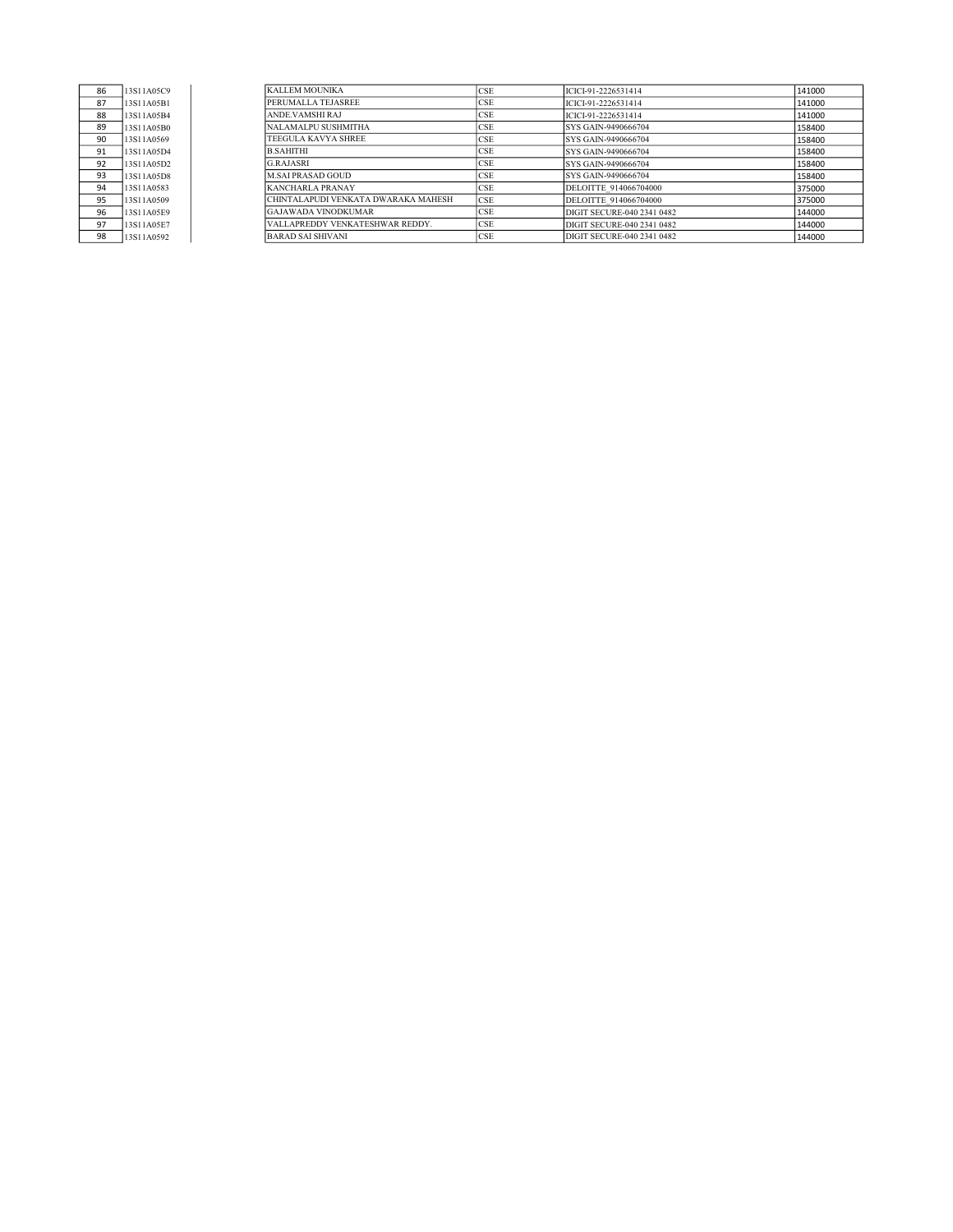| $\mathbf 1$    | 13S11A0403 | 16-17 | ANANYA KOMMU                                | <b>ECE</b> |                                              | 2,40,000/-                   |
|----------------|------------|-------|---------------------------------------------|------------|----------------------------------------------|------------------------------|
| $\overline{2}$ | 13S11A0426 |       | VITTAL MONICA                               | ECE        | TECH-M-1Survey No. 62/1 A, Qutubullapur      | $2,40,000/-$                 |
| 3              | 13S11A04B1 |       | SATYA SINGH                                 | ECE        | Mandal Bahadurpally Village District,        | 2,40,000/-                   |
| 4              | 13S11A0410 |       | DARAM.RAVALI                                | ECE        |                                              | $2,40,000/-$                 |
| 5              | 13S11A0413 |       | R.GYANITH                                   | ECE        | Hyderabad, Telangana 500043                  | 2,40,000/-                   |
| 6              | 13S11A0471 |       | A.JYOTHSNA                                  | ECE        |                                              | 2,40,000/-                   |
| $\overline{7}$ | 13S11A0433 |       | R.RAGAVEENA                                 | ECE        |                                              | $3,00,000/-$                 |
| 8              | 13S11A0479 |       | MUNGI MADHUMITHA                            | ECE        | IBM Orion B7, Divyashree Tech Park           | $3,00,000/-$                 |
| 9              | 13S11A04A1 |       | POLAM RAJKAPOOR PREETHI                     | ECE        | Divyashree SEZ, Raidurgam Sy 66/1,           | $3,00,000/-$                 |
| 10             | 13S11A04A6 |       | K.SAI SOWJANYA                              | ECE        | Hyderabad, Telangana 500032                  | $3,00,000/-$                 |
| 11             | 13S11A0418 |       | V.KEERTHI KISHORE                           | ECE        |                                              | 2,40,000/-                   |
|                |            |       |                                             |            |                                              |                              |
| 12             | 13S11A04D6 |       | KORRIPALLY SAICHARAN REDDY                  | <b>ECE</b> | CAPGEMINI Madhura Nagar Colony,              | $2,40,000/-$                 |
| 13             | 13S11A0493 |       | U.PAVAN BHARDWAJ                            | ECE        | Gachibowli, Hyderabad, Telangana 500032      | 2,40,000/-                   |
| 14             | 13S11A04A6 |       | K.SAI SOWJANYA                              | <b>ECE</b> |                                              | 2,40,000/-                   |
| 15             | 13S11A0425 |       | CELINA MARIA GEORGE                         | ECE        |                                              | $2,40,000/-$                 |
| 16             | 13S11A04D6 |       | SAI CHARAN REDDY                            | ECE        | NTT DATA 5Th Floor, I-labs Center, Plot      | $3,40,000/-$                 |
| 17             | 13S11A0422 |       | M.LALITHA SREE                              | ECE        | No:18, Software Units Layoutt,, InOrbit Mall | $3,40,000/-$                 |
| 18             | 13S11A0412 |       | P.GHANATHA                                  | ECE        | Road, Vittal Rao Nagar, Hitech City,         | $3,40,000/-$                 |
| 19             | 13S11A0420 |       | RAKESH.K                                    | ECE        | Hyderabad, Telangana 500081                  | $3,40,000/-$                 |
| 20             | 13S11A0409 |       | <b>V.CHITRA RAVALI</b>                      | ECE        |                                              | $2,10,000/-$                 |
|                | 13S11A0418 |       |                                             |            |                                              |                              |
| 21             | 13S11A0457 |       | V.KEERTHI KISHORE<br>GANGWAR VIDEESHA REDDY | ECE        |                                              | $2,10,000/-$<br>$2,10,000/-$ |
| 22             |            |       |                                             | ECE        |                                              |                              |
| 23             | 13S11A0402 |       | <b>BANOTH AJAY KUMAR</b>                    | ECE        |                                              | $2,10,000/-$                 |
| 24             | 13S11A0432 |       | CH.PRUTHVIRAJ                               | <b>ECE</b> | AMAZON10th floor, Raheja Mind Space,         | $2,10,000/-$                 |
| 25             | 13S11A0455 |       | P.VARUN                                     | ECE        |                                              | $2,10,000/-$                 |
| 26             | 13S11A04C0 |       | M.VINAY KUMAR                               | ECE        | Building No:9, Opposite, The Westin Hotel    | $2,10,000/-$                 |
| 27             | 13S11A04A5 |       | SAI KUMAR RAMAGIRI                          | ECE        | Rd, Phase 2, HITEC City, Hyderabad,          | $2,10,000/-$                 |
| 28             | 13S11A0489 |       | PULIGILLA NAVEEN YADAV                      | ECE        | Telangana 500081                             | $2,10,000/-$                 |
| 29             | 13S11A04B4 |       | R.SNEHASREE                                 | <b>ECE</b> |                                              | $2,10,000/-$                 |
| 30             | 13S11A04B6 |       | <b>K.SURESH KUMAR</b>                       | ECE        |                                              | $2,10,000/-$                 |
| 31             | 13S11A0445 |       | R.SANJIV REDDY                              | ECE        |                                              | $2,10,000/-$                 |
| 32             | 13S11A0554 |       | A.SHIRISH KUMAR                             | ECE        |                                              | $2,10,000/-$                 |
| 33             | 13S11A05F2 |       | KATTUKURI TEJASWINI REDDY                   | ECE        |                                              | $2,10,000/-$                 |
| 34             | 13S11A04C4 |       | NALMACHU HARITHA                            | ECE        | ZENQ Madhapur, Telangana 500081              | $2,52,000/-$                 |
| 35             | 13S11A04B3 |       | <b>G.SIRISHA</b>                            | ECE        |                                              | $2,52,000/-$                 |
| 36             | 13S11A0418 |       | V.KEERTHI KISHORE                           | ECE        | MEDIA MINT 5th Floor Gutenberg IT Park,      | 2,50,800/-                   |
| 37             | 13S11A0424 |       | P.MANASA                                    | ECE        | Kalajyothi Rd, Kondapur, Telangana 500084    | 2,50,800/-                   |
| 38             | 13S11A0428 |       | V.NAGA ROOPA                                | ECE        |                                              | 2,50,800/-                   |
| 39             | 13S11A0445 |       | A.SHIRISH KUMAR                             | <b>ECE</b> |                                              | $3,25,000/-$                 |
| 40             | 13S11A04D8 |       | KADUKUNTLA SRUJAN                           | ECE        | TECH-M-2 Survey No. 62/1 A, Qutubullapur     | $3,25,000/-$                 |
| 41             | 13S11A0459 |       | S.VISHALA                                   | ECE        | Mandal Bahadurpally Village District,        | $3,25,000/-$                 |
| 42             | 13S11A0451 |       | K.THARUN SAI KUMAR                          | ECE        | Hyderabad, Telangana 500043                  | $3,25,000/-$                 |
| 43             | 13S11A04D4 |       | M.RAJIV REDDY                               | ECE        |                                              | $3,25,000/-$                 |
| 44             | 13S11A0437 |       | A RAVALI                                    | ECE        |                                              | $3,25,000/-$                 |
| 45             | 13S11A4B9  |       | RAMAVATH SWETHA                             | ECE        |                                              | 1,80,000/-                   |
|                | 13S11A0495 |       | TRIPURARI PRASANNA GAYATHRI                 | ECE        |                                              | 1,80,000/-                   |
| 46             |            |       |                                             |            | GENPACT 3rd & 4th DLF Cyber city Block 2     |                              |
| 47             | 13S11A0401 |       | BANDARU AISHWARYA SAI                       | ECE        | Plot No. 129-132, opp. APHB Colony, SEZ,     | 1,80,000/-                   |
| 48             | 13S11A0472 |       | K.KEERTHI                                   | ECE        | Gachibowli, Telangana 500019                 | 1,80,000/-                   |
| 49             | 13S11A0464 |       | A.BHAVANI                                   | ECE        |                                              | 1,80,000/-                   |
| 50             | 13S11A0444 |       | <b>G.SAIKIRAN</b>                           | ECE        |                                              | 1,80,000/-                   |
| 51             | 13S11A0492 |       | KOKKULA PANDU RANGA RAO                     | ECE        |                                              | $3,00,000/-$                 |
| 52             | 13S11A0476 |       | PINGILI KRANTHI                             | ECE        |                                              | $3,00,000/-$                 |
| 53             | 13S11A0482 |       | KASOJI MANOJ KUMAR                          | ECE        |                                              | $3,00,000/-$                 |
| 54             | 13S11A0478 |       | SHINANGARAM LAVANYA                         | ECE        | JUST DIAL LTDRoxana Tower, No: 7-1-23 First, | 3,00,000/-                   |
| 55             | 13S11A0473 |       | KIRAN KOSTA                                 | ECE        | Greenlands Rd, above Meena Bazar,            | $3,00,000/-$                 |
| 56             | 13S11A0491 |       | NIRANJAN JAJALOLLU                          | ECE        | Begumpet, Hyderabad, Telangana 500016        | $3,00,000/-$                 |
| 57             | 13S11A0498 |       | NIGIDIGA PRIYANKA                           | ECE        |                                              | $3,00,000/-$                 |
| 58             | 13S11A0433 |       | R.RAGAVEENA                                 | ECE        |                                              | $3,00,000/-$                 |
| 59             | 13S11A04B8 |       | VAKA SWAPNA                                 | ECE        |                                              | $3,00,000/-$                 |
| 60             | 13S11A04E1 |       | N.SUPRAJA                                   | ECE        |                                              | $3,00,000/-$                 |
| 61             | 13S11A0423 |       | Y.MAHESH                                    | ECE        |                                              | $3,00,000/-$                 |
| 62             | 13S11A0406 |       | MANGA BHARATH GOUD                          | ECE        |                                              | $3,00,000/-$                 |
| 63             | 13S11A0436 |       | G.RANADHEER                                 | ECE        |                                              | $3,00,000/-$                 |
| 64             | 13S11A04B2 |       | A.SHIVA PRASAD                              | ECE        |                                              | $3,00,000/-$                 |
| 65             | 13S11A04B5 |       | <b>T.SRIKANTH</b>                           | ECE        |                                              | $3,00,000/-$                 |
| 66             | 13S11A0401 |       | BANDARU AISHWARYA SAI                       | ECE        |                                              | $3,00,000/-$                 |
| 67             | 13S11A04B3 |       | G.SIRISHA                                   | ECE        | HGS 129 block 2 APHB Colony, DLF Cyber       | $3,00,000/-$                 |
| 68             | 13S11A0461 |       | KASANI ANIL YADAV                           | ECE        | City, Gachibowli, Telangana 500032           | $3,00,000/-$                 |
| 69             | 13S11A0463 |       | T.BHARATH KRISHNA                           | ECE        |                                              | 3,00,000/-                   |